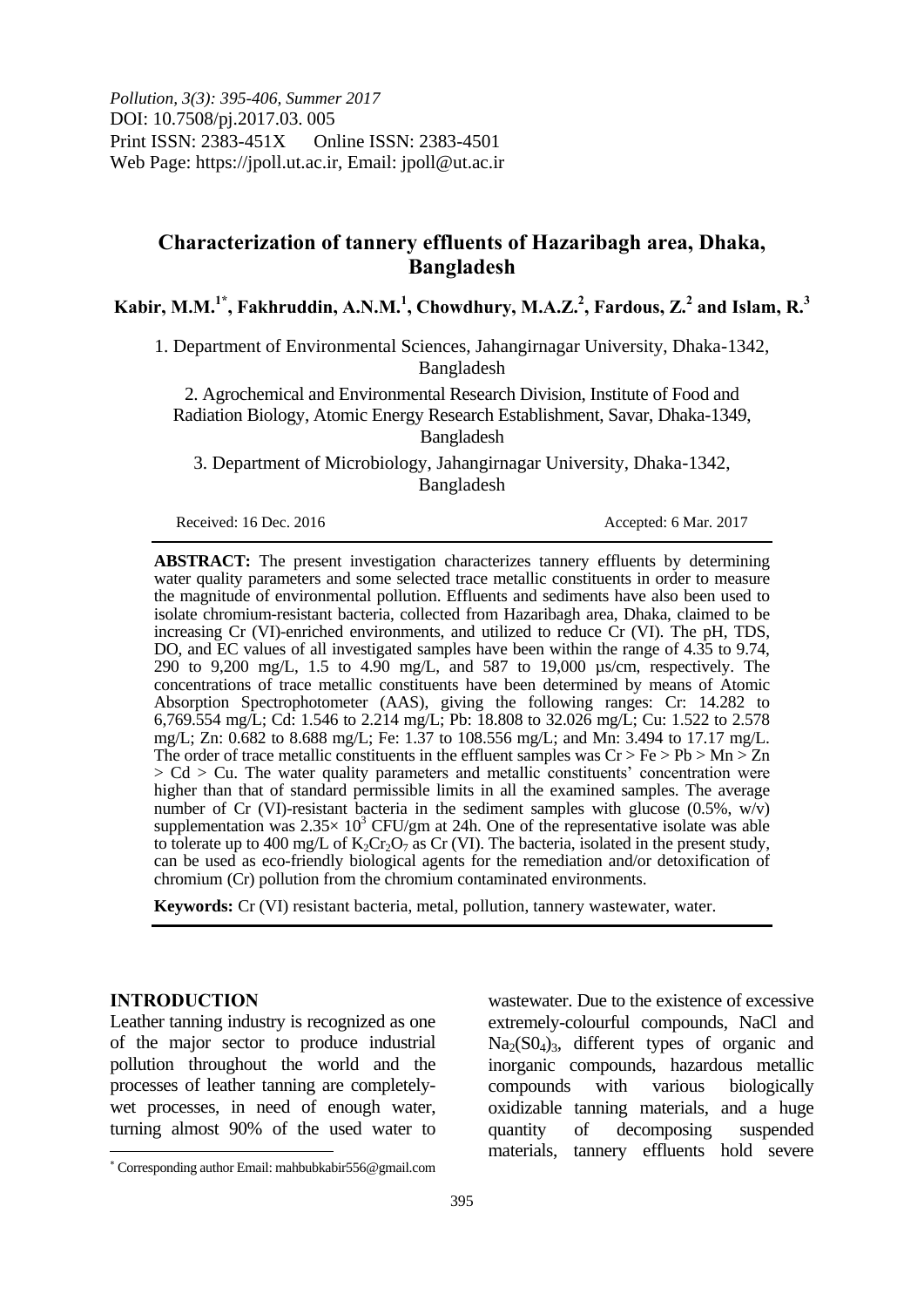pollution loads (Akan et al., 2007). As tanning processes are completed, a tiny proportion of the large amounts of chemicals are immersed by leather with the rest being discharged as wastewater that deteriorates the usual functioning of life of recipient aquatic bodies and ground surfaces (Cooman et al., 2003). At present there are 220 tanneries in Bangladesh in total, 95% of which are established in Hazaribagh, a heavily populated suburban area of Dhaka. This particular area is popularly known for its tannery industries, listed fifth in the list of top 10 polluted places of the world (Bernhardt & Gysi, 2013). During the off season the tanneries, located in Hazaribagh area, usually process 60,000 tons of raw hides and skins on an annual basis, which release nearly 95,000 litres effluents without treatment along with 115 tons of solid wastes daily into the open environment (Rusal et al., 2006).

Various industrial applications of chromium and its compounds, e.g. pigments, dyes, leather tanning, and refractory materials, result in extensive environmental pollution. Trivalent chromium is considered a significant nutritive trace element. On the contrary, soluble hexavalent chromium is severely toxic, with mutagenic and carcinogenic impacts on living organisms (Horitsu et al., 1978). Traditional methods for removing trace metals from wastewater include chemical precipitation, chemical oxidation or reduction, ion exchange, filtration, electrochemical treatment, reverse osmosis, membrane technologies, and evaporation recovery (Ahluwalia & Goyal, 2007). It is very unfortunate that it is not possible for developing countries to achieve economic viability through these methods, a few of which might even produce huge amounts of waste as secondary pollution (Ahluwalia & Goyal, 2007). The microbial reduction of rigorously toxic Cr (VI) to less toxic Cr (III) is an essential step, regarding remediation of Cr (VI)-contaminated environments. Biological removal of hexavalent chromium from contaminated

environments ensures the negligible risks to both living biota and the environment.

A diverse group of micro-organisms have been reported to remove chromium from environments, contaminated with this metal, through biosorption and/or reduction of highly soluble and toxic Cr (VI) to less soluble and less toxic Cr (III). A few examples are Bacteria: *Pseudomonas putida* (Sadeeshkumar et al., 2012), Fungi: *Saccharomyces cerevisiae* (Benazir et al., 2010), Algae: *Oedogonium sp.* (Kidgell et al., 2014), etc. The present study tries to determine the magnitude of environmental pollution from the discharge of tannery wastewater and isolate and evaluate the status of Cr (VI)-resistant bacteria, so that it can assess their bioremediation potentials for removing chromium from Crcontaminated environments.

## **MATERIALS AND METHODS**

Tannery effluents and sediment samples were collected from different sites of the combined tannery industries at Hazaribagh area in Dhaka city, located in south-western part of Dhaka. Figure 1 offers the map of the studied location of Hazaribag Thana, Dhaka, Bangladesh. Sterile plastic containers (500 ml) and polyethylene bags were used to collect effluents and sediments samples, respectively. The samples were collected in two sets: one, used for determining water quality parameters and metallic constituents, and another for microbiological analysis. The samples were kept in ice boxes and taken to the laboratory for a short time in order to undergo microbiological analysis. In order to determine trace metallic concentration of the samples, instantly after collection, one ml of concentrated  $HNO<sub>3</sub>$  (65%) was poured into each of the samples and mixed properly to bring the pH bellow 2 and minimize precipitation and adsorption on container's walls (APHA, 1998). To prevent the likelihood of hydrolysis and oxidation, samples were conserved at  $-20^{\circ}$ C in a refrigerator.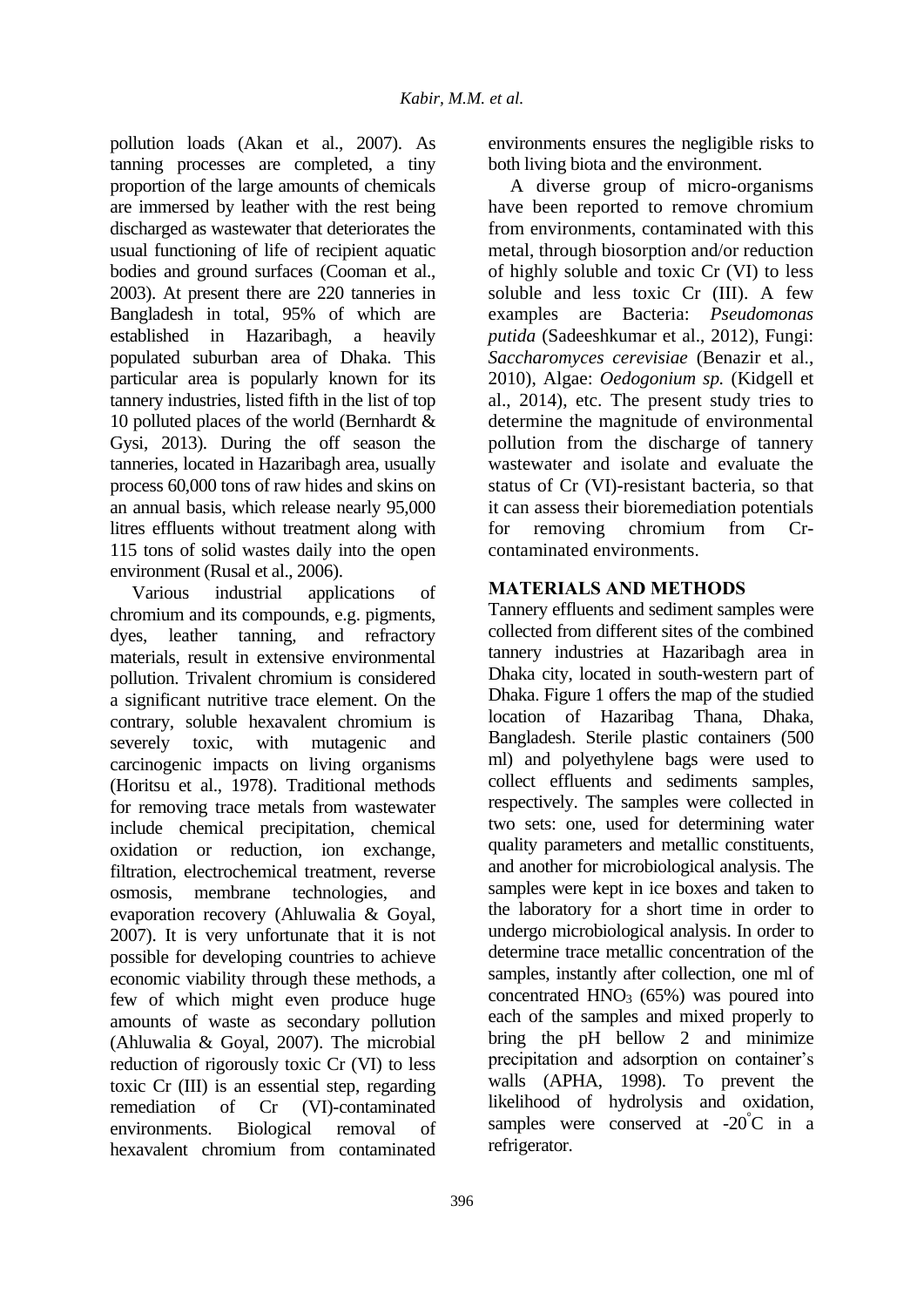

**Fig. 1. Map of the study location, Hazaribag Thana, Dhaka, Bangladesh (Banglapedia, 2016)**

## **Measurement of pH, DO, TDS, and EC in tannery effluents**

Parameters of water quality, namely pH, Dissolved Oxygen (DO), Total Dissolved Solid (TDS), and Electrical Conductivity (EC), were measured by means of pH-meter (Model- HI 211, HANNA), DO-meter (Model- DO 110, ECOSCEN), TDS-meter (Model-HI 8734, HANNA), and EC-meter (Model-HI 8033, HANNA), respectively. All the instruments were calibrated with standard solution prior to use and the utilized chemicals were of analytical grade.

## **Determination of trace metallic constituents in tannery effluents**

Standards of the heavy metals, i.e., cadmium, copper, lead, chromium, manganese, iron, zinc, and nickel, were obtained from Kanto Chemical Co. Inc., Japan. Acid digestion was performed according to the methods, described by Baker and Amacher (1982) in order to measure the concentration of trace elements in the effluent samples. The samples were filtered with No. 41 Whatman (0.45 μm pore size) filter paper to estimate the dissolved metal content. The filtrates were preserved at room

temperature with 1 ml of nitric acid to preclude the precipitation of metals and 50 ml of the sample was then transferred into a clean glass and 3 ml of concentrated nitric acid was added to it for digestion. The solution was heated at 95<sup>°</sup>C without boiling until it got dry. The samples were diluted to 50 ml by de-ionized water after cooling and finally the sample solution was aspirated into air acetylene flame in an atomic absorption spectrophotometer (AAS -6300, SHIMADJU, Japan).

#### **Quality Control (QC) and Quality Assurance (QA) of metallic constituent's determination**

Quality control and quality assurance were incorporated into the analysis. The analytical method was standardized by processing spiked samples. The accuracy and precision were also validated in accordance with the European Commission guidelines (EC, 2011). The precision was expressed as Relative Standard Deviation (RSD). Accuracy was measured by analysing the samples with known concentrations and comparing the measured values with actual spiked values. For the recovery experiments, free samples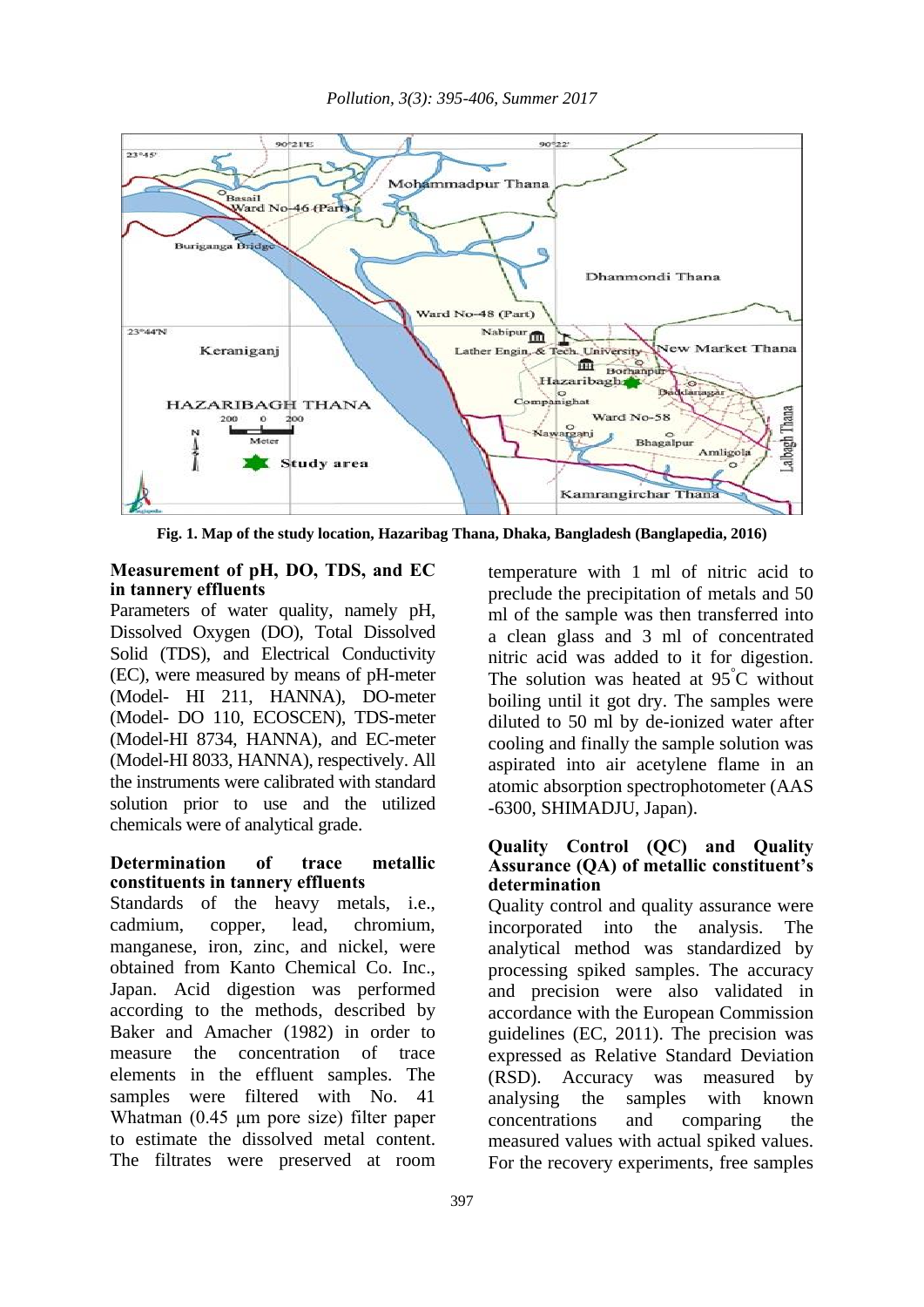of the metal were spiked, in three replicates, after being homogenized by the addition of appropriate volumes of standards of Cr, Fe, Pb, Mn, Zn, Cd, and Cu at three different levels (0.125, 0.50, 1.0, and 5.0 mg/L). Control samples were processed along with spiked ones. Average percent recoveries ranged between 87.43% and 103.78% for Chromium (Cr), with its precisions being within 1.67-4.50%. For Iron (Fe), this changed to 94.74%-98.61%, with the precisions ranging from 1.98% to 4.52%. As for Lead (Pb), average recoveries were between 88.90% and 98.92% and its precisions ranged from 3.71% to 6.12%, which changed in case of Manganese (Mn) to 89.52%-99.72% for average recovery and to 2.56%-3.87% for the metal's precisions. Average recoveries and precisions of Zinc (Zn) were within 92.79%-107.73% and 2.91%-3.63%, respectively. As for Cadmium (Cd), the average recoveries ranged between 91.45% and 102.29%, while the precisions were from 0.24% to 5.20%. In case of Copper (Cu), the range of these rates changed to 90.34%-107.51% for average recovery and 0.29%-6.03% for its precisions. The QC and QA data are provided in Table 1.

**Table 1. Performance characteristics of the analytical methods, employed for metallic residues analysis at three spiking levels**

| <b>Spiked Levels</b> |         | % Recovery $(n=3)$ (Repeatability / %RSD) of trace metals |        |        |        |        |        |  |  |  |
|----------------------|---------|-----------------------------------------------------------|--------|--------|--------|--------|--------|--|--|--|
| (mg/L)               | Cr.     | Fe                                                        | Pb     | Mn     | Zn     | Cd     | Cu     |  |  |  |
| 0.5000               | 87.4326 | 94.74                                                     | 92.32  | 89.52  | 92.79  | 102.29 | 90.34  |  |  |  |
|                      | (1.67)  | (4.52)                                                    | (3.71) | (2.56) | (3.63) | (0.24) | (6.03) |  |  |  |
|                      | 97.52   | 98.61                                                     | 88.90  | 96.73  | 97.91  | 95.30  | 107.51 |  |  |  |
| 1.0000               | (2.82)  | (1.98)                                                    | (4.56) | (3.87) | (2.91) | (5.20) | (2.73) |  |  |  |
| 5.0000               | 103.78  | 95.51                                                     | 98.92  | 99.72  | 107.73 | 91.45  | 98.67  |  |  |  |
|                      | (4.50)  | (5.62)                                                    | (6.12) | (2.91) | (3.54) | (0.41) | (0.29) |  |  |  |

n \* = number of replicates, values are average of triplicate analysis

### **Isolation of Cr (VI)-resistant bacteria from tannery effluents and sediments**

To isolate Cr (VI)-resistant bacteria from sediment samples, 1gm of air-dried sediment sample was taken in a test tube, into which 9 ml of sterile water was added to make a suspension of cells by using vortex mixture. Subsequently, 0.1 ml of the suspension was added aseptically to the Lauria-Bertani (LB) agar plate, containing 100 mg/L  $K_2Cr_2O_7$  and 0.5% dextrose, and spread plate technique was applied. Plates were incubated at  $32^{\circ}$ C for 24-48 h. To isolate Cr (VI)-resistant bacteria from tannery effluents, the sample bottles were mixed properly and 0.1 ml of the samples got spread on LB agar plate with abovementioned content. The plates were incubated at  $32^{\circ}$ C for 24-48 h. K<sub>2</sub>Cr<sub>2</sub>O<sub>7</sub> was used in the agar plates as a source of Cr (VI). Morphologically-distinct colonies were then selected for purification and further studies.

#### **Quantification of Cr (VI)-resistant bacteria from tannery effluents and sediment**

After 24 h and 48 h of incubation, the colonies were counted in both types of plate, i.e. with and without supplementation. The total number of bacteria per gram of the sediments and per ml of the effluents was then measured by viable plate count method (APHA, 1998).

### **Purification and preservation of bacterial isolates**

The isolated organisms were purified through repeated subculture method. Luria Bertani agar was used as media, containing  $K_2Cr_2O_7$  and glucose. When a plate yielded only one type of colony, the organisms were considered pure. In order to preserve the organisms, the Luria Bertani agar plate, containing single and purified colonies, was kept in refrigerator at  $4^{\circ}$ C, and/ or in 10% glycerol stock for further studies.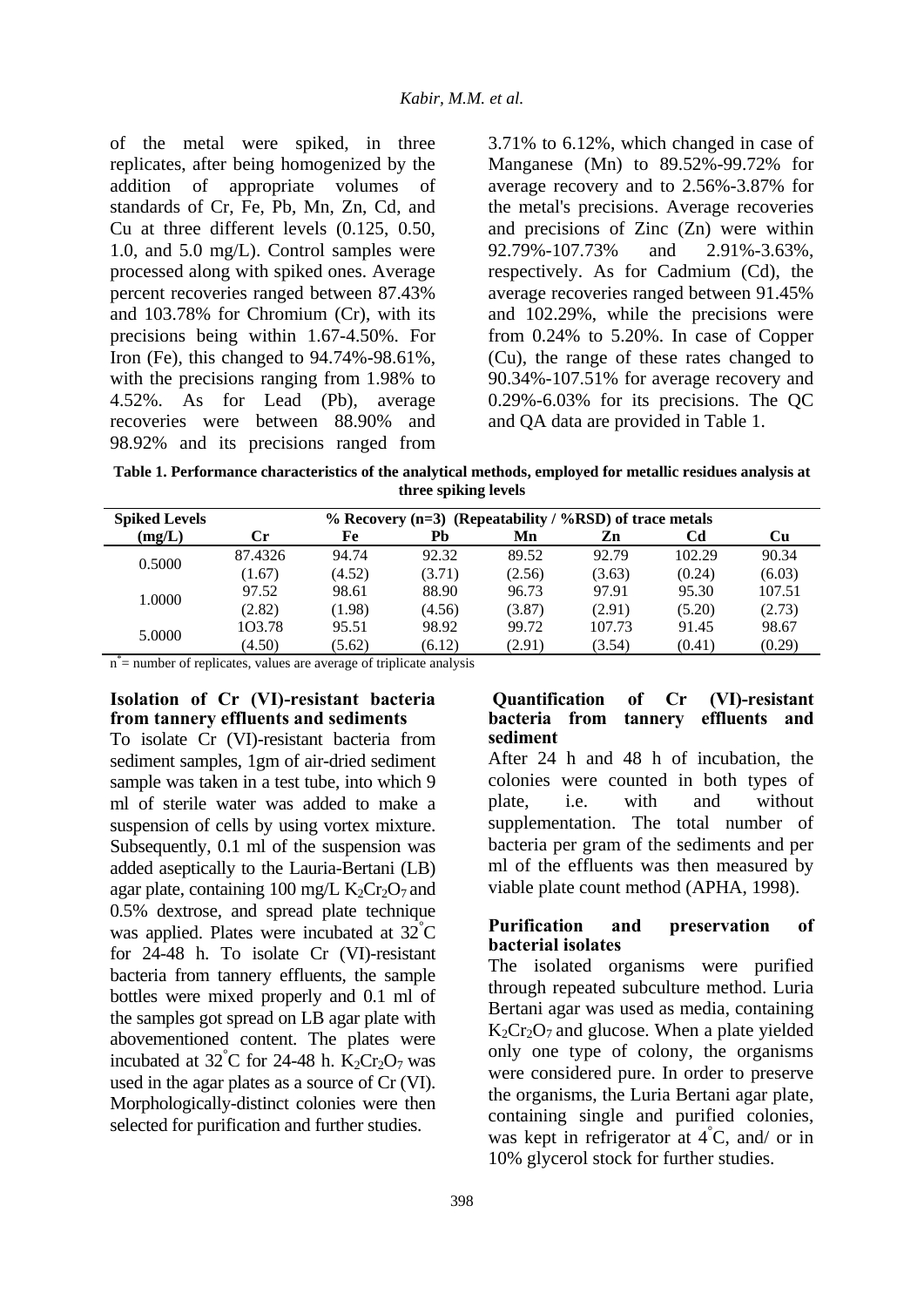## **Characterization of Cr (VI)-resistant bacterial isolates**

### **Colony and morphological characteristics of the isolates**

The purified colonies were sub-cultured in Luria Bertani agar media. The isolates from stock culture were grown on Luria- Bertani agar plate, which contained the same concentration of  $K_2Cr_2O_7$  and the dextrose was supplemented separately and incubated at 37°C for 24 h. Well-isolated colonies were selected and evaluated based on their colony and morphological characteristics (Buchanan & Gibsons, 1994).

#### **Influence of various concentrations of Cr (VI) on the growth of bacterial isolates**

For this purpose, one of the purified isolates, grown on the LB agar plates, was taken by sterile inoculating loop and transferred in sterile water in a test tube, which was then put in a vortex and a suspension of cell was prepared. The equal amount of suspension (one ml of each) was then taken aseptically into five conical flasks, containing ten times diluted Lauryl tryptose broth with different concentrations of  $K_2Cr_2O_7$  (0-400 mg/L). All the conical flasks were then kept in a shaking incubator and got incubated at room temperature under 120 rpm for 24-48 h. The effects of varying concentrations of Cr (VI) on the tolerance of microbial growth was then measured by monitoring optical density (OD) at 600 nm.

#### **RESULTS AND DISCUSSION**

**Water quality parameters of tannery wastewater, collected from Hazaribagh Area** Table 2 presents the values of water quality parameters in tannery wastewater, collected from Hazaribagh Area, Bangladesh.

**Table 2. TDS, pH, DO, and EC of the tannery wastewater, collected from Haazaribagh area, Dhaka, Bangladesh**

|                                                     | <b>Water quality parameters</b> |       |          |                    |        |  |
|-----------------------------------------------------|---------------------------------|-------|----------|--------------------|--------|--|
| <b>Sample ID</b>                                    | TDS(mg/L)                       | рH    | DO(mg/L) | $EC(\mu scm^{-1})$ |        |  |
|                                                     | $H.T.E-1$                       | 7.000 | 4.35     | 3.75               | 13,500 |  |
|                                                     | $H.T.E-2$                       | 9,200 | 4.77     | 3.55               | 19,000 |  |
|                                                     | $H.T.E-3$                       | 1.030 | 4.85     | 3.50               | 2,500  |  |
| $H.T.E-4$                                           | 5,000                           | 6.38  | 4.67     | 9,500              |        |  |
| $H.T.E-5$                                           | 3.300                           | 6.20  | 3.60     | 6,586              |        |  |
| $H.T.E-6$                                           | 3.960                           | 6.45  | 3.8      | 7,912              |        |  |
| $H.T.E-7$                                           | 300                             | 6.64  | 3.40     | 1,000              |        |  |
| $H.T.E-8$                                           | 3.000                           | 9.74  | 1.50     | 6,200              |        |  |
| $H.T.E-9$                                           | 290                             | 7.86  | 4.90     | 587                |        |  |
| Standard permissible                                | <b>NEQS (2000)</b>              | 3500  | $6-9$    | $4-6$              | 288    |  |
| limits for discharging<br>into inland surface water | <b>ISW-BDS-ECR (1997)</b>       | 2100  | $6-9$    | $4.5 - 8$          | 1200   |  |

NEQS\*= National Environmental Quality Standards, ISW-BDS-ECR\*= Inland Surface Water in Bangladesh.

In the present study, the TDS concentration was within the range of 290 to 9200 mg/L, and almost all the samples exceeded the standard permissible limits (2100 mg/L). The average concentration of TDS was 3675.555 mg/L, which is approximately double, when compared to the standard value, set by ISW-BDS-ECR (1997). Rouf et al. (2013) found TDS concentration of the tannery wastewater 3455 mg/L in the samples sources from different points of Hazaribagh tannery industrial area, which were nearly similar to the TDS concentration of the present study (3675.555 mg/L).

The pH values ranged from 4.35 to 9.75. Majority of the tested samples were within the range of standard permissible limits, set by NEQS (2000) and ISW-BDS-ECR (1997) (Table 2). Three wastewater samples show relatively lower pH values, i.e. in acidic state (4.35, 4.77, and 4.85), compared to standard permissible limits. Rouf et al. (2013) observed similar results, while characterizing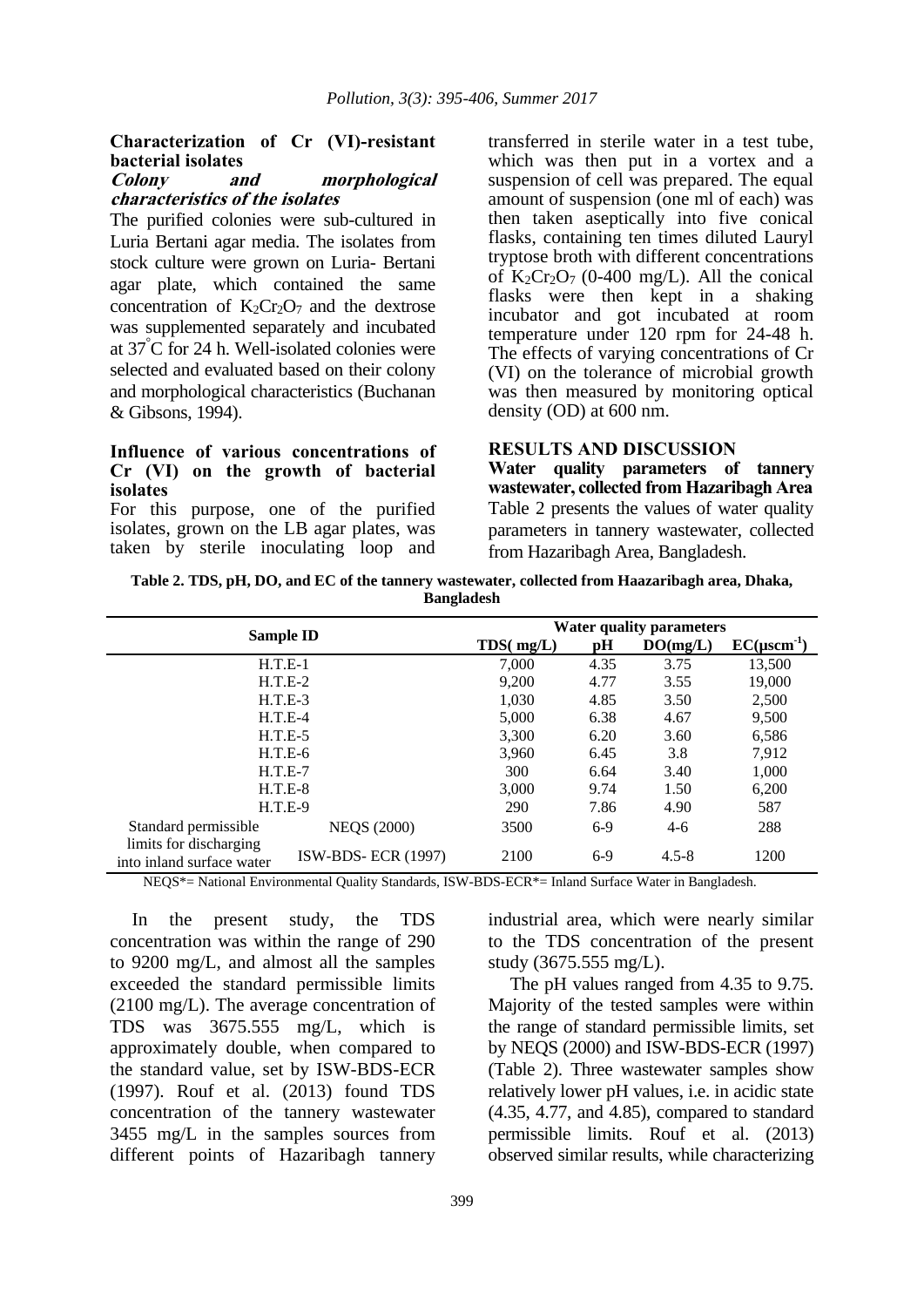the tannery wastewater in Hazaribgh, Bangladesh. The broad scale variations in pH concentration imply different pressures on aquatic environment and detrimentally influence the fragile aquatic life, like the fish, phytoplankton, and zooplankton (Chowdhury et al., 2015).

The highest and lowest value of Dissolved Oxygen (DO) of the analysed effluent samples were 4.5 and 1.5 mg/L, respectively, with the mean concentration of DO being 3.29 mg/L, which is far below the standard prescribed limits, set by NEQS (2000) and ISW-BDS-ECR (1997). Chowdhury et al. (2015) reported that the DO concentration of the tannery wastewater in Hazaribagh area was 2.6 mg/L in the monsoon, dropping to nearly zero in premonsoon and post-monsoon seasons. The excessive level of organic pollution in the wastewaters results in the low DO value, also indicative of an extreme level of  $BOD<sub>5</sub>$  in the effluents (Verma et al., 2008).

The EC values of the tested samples ranged from 587 to19000 µs/cm and almost all of them showed higher conductivity, compared to the prescribed standards limits (ISW-BDS-ECR, 1997; 1200 mg/L and NEQS, 2000; 288 mg/L). The high concentration of EC in the wastewater samples exhibits the presence of sufficient amount of organic and inorganic compounds and salts, particularly sodium and chromium salts used in the pickling and tanning processes may have enhanced the electrical conductivity of the effluent samples (Priya, 2010).

### **Concentrations of trace metallic constituents in tannery wastewater samples**

Table 3 gives the concentration of trace metallic constituents in tannery wastewater, collected from Hazaribagh area. The results show that the concentrations of metallic constituent's ranges were: Cr: 14.282±1.17 to 6769.554±1.59 mg/L; Cd: 1.546±4.14 to 2.214±1.98 mg/L; Pb: 18.808±4.09 to 32.026±6.92 mg/L; Cu: 1.522±5.83 to

2.578±4.43 mg/L; Zn: 0.682±3.48 to 8.688±2.07 mg/L; Fe: 1.37±5.44 to 108.556±2.97 mg/L; and Mn: 3.494±2.97 to 17.170±5.60 mg/L. The concentration of nickel was below detection limit of all tested samples.

The concentration of trace metallic constituents in the tannery wastewater were in the following order:  $Cr > Fe > Pb > Mn >$  $Zn > Cd > Cu$ . The average concentration of chromium in the effluents was 1943.646 mg/L, approximately close to chromium concentration (1950 mg/L), measured by Chowdhury et al. (2015). Two effluent samples contain extremely high concentration of chromium (5866.942±1.02 and  $6769.554 \pm 1.59$  mg/L), which may be due to the fact that they were collected directly from the equalizer tank of two tanneries. The other samples were collected from different drain water of different tanneries, with their chromium concentration ranging between 14.282±1.17 and 2857.182±3.23 mg/L, which was relatively low compared to the first two samples. This may be due to the dilution of the samples with drain water, sedimentation, coagulation, and precipitation of metals in the effluent samples (Chowdhury et al., 2015; Sass & Rai, 1987). However, the concentration of other metals was far above the standard permissible limits, set by NEQS (2000) and ISW-BDS-ECR (1997). The average concentrations of chromium, cadmium, lead, copper, zinc, iron, and manganese in the effluent samples were 3887.292, 4, 236, 4, 2, 23, and 2 times higher respectively, compared to ISW-BDS-ECR (1997) values of 0.5, 0.5, 0.1, 0.5, 5.0, 2.0, and 5 mg/L.

Table 4 shows the Pearson's correlation matrix for the analyzed parameters of the effluents dataset. Correlation analysis showed strong positive correlation between Cd-Cr (r= 0.701), Fe-Zn (r= 0.707), and Mn-Cd  $(0.704)$  at P< 0.05 level as well as Pb-Cr ( $r= 0.885$ ) and Mn-Cr ( $r= 0.839$ ) at P< 0.01 level. Mn-Pb  $(r= 0.674)$  at P < 0.05 level showed moderate correlation.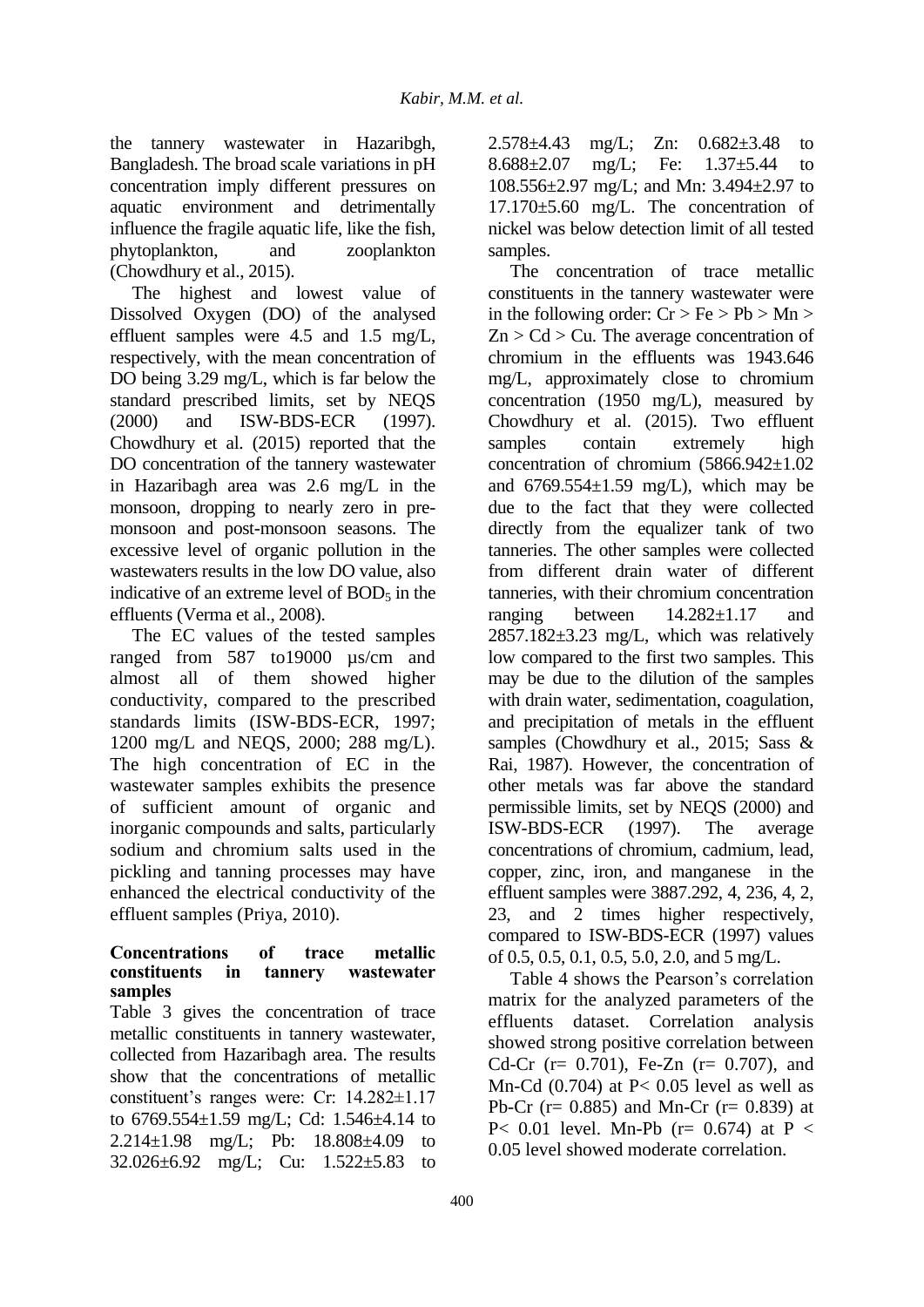| <b>Sample ID</b>                                                                  |                         | <b>Concentration of trace metallic constituents</b> |                  |                   |                  |                  |                    |            |                   |  |
|-----------------------------------------------------------------------------------|-------------------------|-----------------------------------------------------|------------------|-------------------|------------------|------------------|--------------------|------------|-------------------|--|
|                                                                                   |                         | Cr                                                  | C <sub>d</sub>   | Pb                | Cu               | Zn               | Fe                 | Ni         | Mn                |  |
| $H.T.E-1$                                                                         |                         | 5866.942±1.02                                       | $2.134 \pm 1.88$ | 28.976±6.68       | $1.774 \pm 2.65$ | $0.682 \pm 3.48$ | $1.37 + 5.44$      | <b>BDL</b> | $13.008 \pm 1.69$ |  |
| $H.T.E-2$                                                                         |                         | $6769.554 \pm 1.59$                                 | $2.214 \pm 1.98$ | $32.026 \pm 6.92$ | $1.924 \pm 2.36$ | $7.326 \pm 2.47$ | $108.556 \pm 2.97$ | <b>BDL</b> | $17.17 \pm 5.60$  |  |
| $H.T.E-3$                                                                         |                         | $288.454 \pm 1.87$                                  | $1.546{\pm}4.14$ | $20.842 \pm 4.88$ | $1.724 \pm 5.53$ | $8.688 \pm 2.07$ | $98.292 \pm 1.42$  | <b>BDL</b> | $9.782 \pm 6.89$  |  |
| $H.T.E-4$                                                                         |                         | 1474.02±4.99                                        | $2.08 \pm 4.00$  | $23.384 \pm 2.53$ | $1.622 \pm 2.37$ | $4.18 \pm 7.32$  | $14.26 \pm 1.41$   | <b>BDL</b> | 12.806±1.82       |  |
| $H.T.E-5$                                                                         |                         | $2857.182 \pm 3.23$                                 | $2.186 \pm 6.60$ | $21.858 \pm 2.33$ | $2.026 \pm 6.66$ | $3.69 \pm 3.01$  | $41.952 \pm 7.56$  | <b>BDL</b> | $13.802 \pm 2.96$ |  |
| $H.T.E-6$                                                                         |                         | 144.604±2.21                                        | $2.106 \pm 1.54$ | $20.334 \pm 2.50$ | $1.824 \pm 3.32$ | $6.724 \pm 0.48$ | 64.392±4.00        | <b>BDL</b> | $6.764 \pm 5.19$  |  |
| $H.T.E-7$                                                                         |                         | $50.792 \pm 1.22$                                   | $1.786 \pm 6.79$ | 18.808±4.09       | $2.578 \pm 4.43$ | $7.876 \pm 2.52$ | $23.57 \pm 6.22$   | <b>BDL</b> | $4.494 \pm 2.97$  |  |
| $H.T.E-8$                                                                         |                         | $14.282 \pm 1.17$                                   | $1.654 \pm 1.34$ | $24.40 \pm 1.21$  | $1.522 \pm 5.83$ | $6.41 \pm 2.39$  | $30.732 \pm 5.47$  | <b>BDL</b> | $3.89 \pm 2.88$   |  |
| $H.T.E-9$                                                                         |                         | 26.984±6.57                                         | $1.76 \pm 6.66$  | $22.368 \pm 5.68$ | $1.974 \pm 1.37$ | $2.512 \pm 3.76$ | $19.512 \pm 4.83$  | <b>BDL</b> | $5.674 \pm 3.46$  |  |
| surface<br>Standard permissible limits for<br>into inland<br>water<br>discharging | NEQS (200)              | 1.00                                                | 0.10             | 0.50              | 1.00             | 5.00             | 8.00               | 1.00       | 1.50              |  |
|                                                                                   | ECR (1997)<br>$ISW-BDS$ | 0.50                                                | 0.10             | 0.50              | 0.50             | 0.50             | 2.00               | 1.00       | 5.00              |  |

**Table 3. Concentrations of trace metallic constituents in tannery wastewater**

BDL\* = Bellow detection limit

**Table 4. Pearson's correlation matrix among different heavy metals in the wastewater samples**

|                | Сr         | Cd       | Pb       | Сu       | Zn       | Fe    | Mn |
|----------------|------------|----------|----------|----------|----------|-------|----|
| Сr             |            |          |          |          |          |       |    |
| C <sub>d</sub> | $0.701*$   |          |          |          |          |       |    |
| Pb             | $0.885***$ | 0.481    |          |          |          |       |    |
| Cu             | $-0.061$   | 0.034    | $-0.337$ |          |          |       |    |
| Zn             | $-0.332$   | $-0.403$ | $-0.289$ | 0.175    |          |       |    |
| Fe             | 0.175      | $-0.025$ | 0.174    | $-0.073$ | $0.707*$ |       |    |
| Mn             | $0.839***$ | 0.704    | 0.674    | $-0.226$ | $-0.240$ | 0.331 |    |

\*\* Correlation is significant at the 0.01 level (2-tailed), \* Correlation is significant at the 0.05 level (2-tailed)

A positive significant correlation suggests that these metals had come from the same pollution sources, possibly from different tanning processes. Nickel is not used in normal preparation of leather, thus the results of nickel concentration below detection limit in this study. Bosnic et al. (2000) reported that post-tanning processes are the main sources of metallic pollution in the tannery wastewater, where different types of azo dyes, insecticides, biosides, heavy metal's derived pigments, and other chemicals are utilized to increase the visual characteristics of leather products.

### **Isolation of Cr (VI)-resistant bacteria in tannery effluents and sediments**

Figure 2 and Figure 3 illustrate the total number of Cr (VI)-resistant bacteria in tannery effluents and sediment, collected from Hazaribagh area. Total number of Cr (VI)-resistant bacteria in the sediment samples with glucose  $(0.5\%)$ supplementation ranged between  $1.0 \times 10^3$ CFU/gm and  $4.5 \times 10^3$  CFU/gm at 24 h, which without glucose  $(0.5\%)$ supplementation, altered to  $1.3\times10^3$  CFU/gm  $-4.0\times10^{3}$  CFU/gm at 24 h.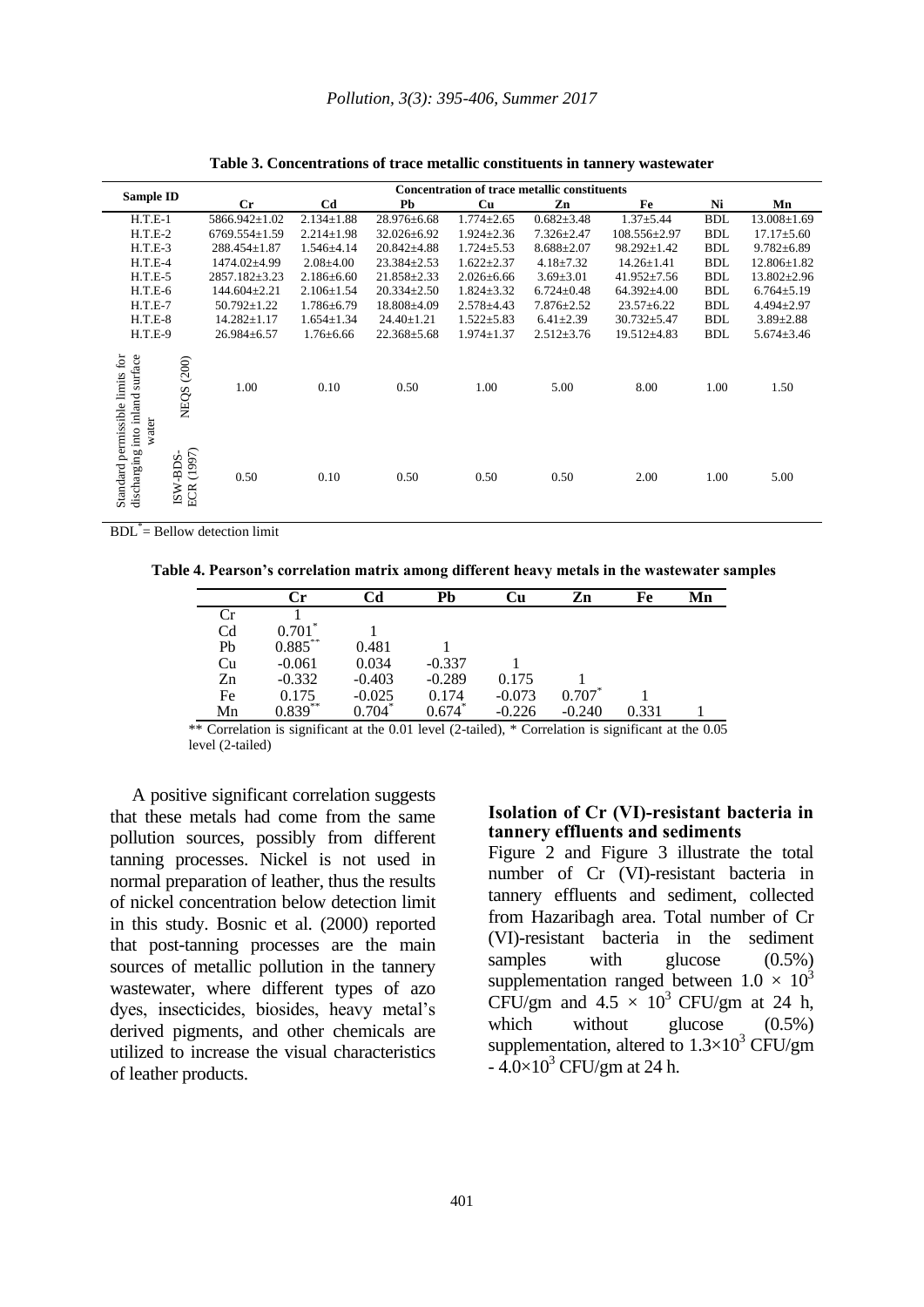*Kabir, M.M. et al.*



**Fig. 2. Total number of Cr (VI)-resistant bacteria with glucose (0.5%, w/v) supplementation at 24 h and 48 h in tannery effluents and sediments (CFU\*= Colony Forming Unit)**



**Fig. 3. Total number of Cr (VI)-resistant bacteria without glucose supplementation at 24 h and 48 h in tannery effluents and sediments (CFU\*= Colony Forming Unit)**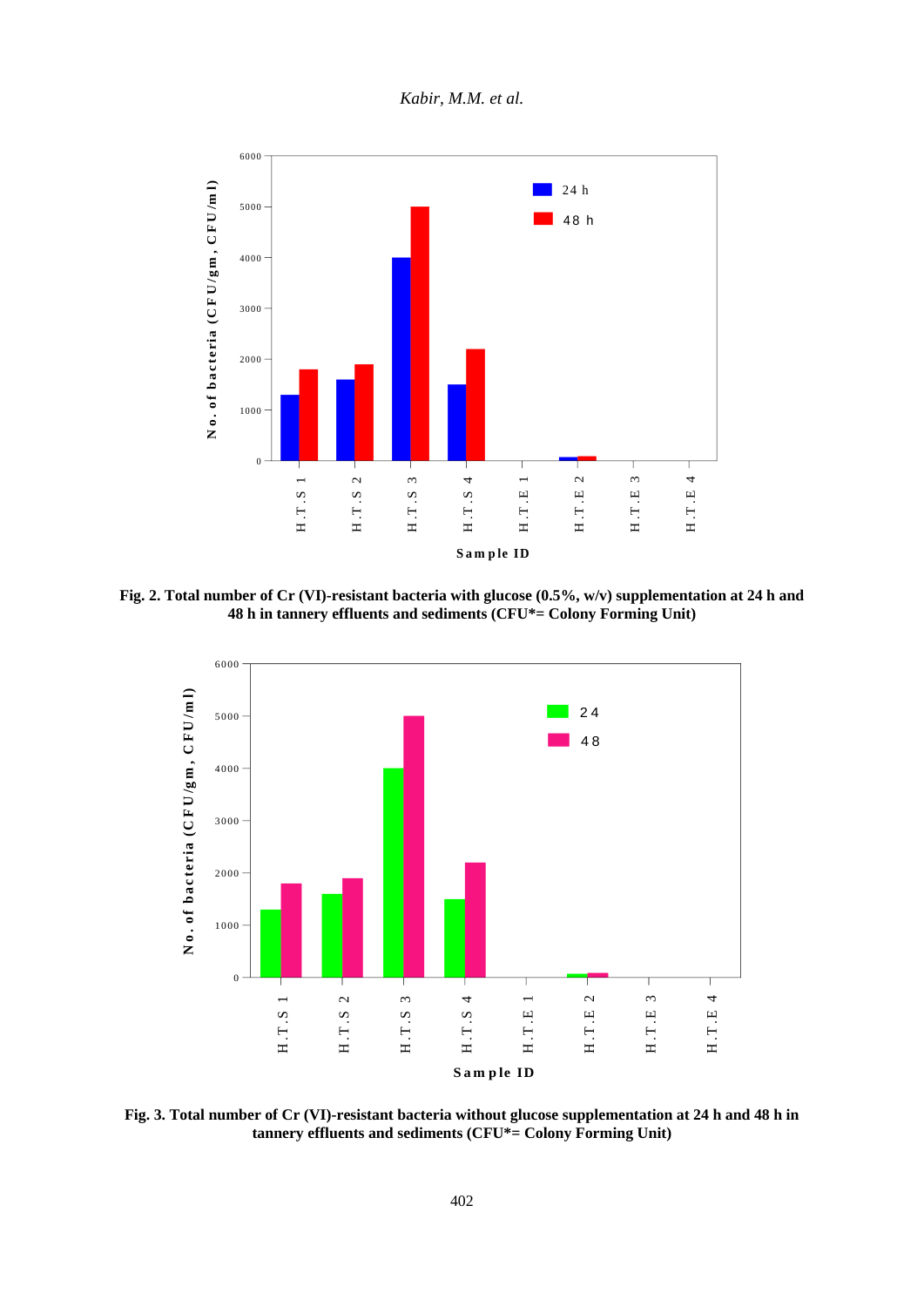The ranges of total number of Cr (VI) resistant bacteria in the sediment samples with and without glucose supplementation were  $1.2\times10^3$  CFU/gm to  $7.5\times10^3$  CFU/gm and  $1.8\times10^3$  CFU/gm to  $5.0\times10^3$  CFU/gm, respectively at 48 h. The average number of Cr (VI)-resistant bacteria in the sediment samples with and without glucose supplementation was  $2.35 \times 10^3$  CFU/gm and  $2.10\times10^{3}$  CFU/gm, respectively at 24 h. The average number of Cr (VI)-resistant bacteria in the sediment samples with and without glucose supplement at 48 h was  $3.74\times10^{3}$ CFU/gm and  $2.7\times10^3$  CFU/gm, respectively. It is clear from this study that there was no significant difference between the CFU of Cr (VI)-resistant bacteria at 24h and 48h, which can be attributed to the fact that nature of the bacteria, isolated in the present study grew slowly. Basu et al. (1997), isolated Cr (VI) resistant bacteria from sediment contaminated with tannery effluents, and counted CFU/g in the order of 2.15-  $2.77\times10^6$ , incorporating only 0.0125 to 0.025 mg/mL of Cr (VI) as  $k_2Cr_2O_7$ . So, it is evident that the isolated bacteria in the present study were more resistant and well-adapted to chromium-contaminated environments.

The number of Cr (VI)-resistant bacteria was relatively higher with glucose supplementation, compared to those, without glucose supplementation. Javor (1984) reported that in the presence of additional carbon sources, salt-tolerant bacterial communities prefer to grow well. The total number of Cr (VI)-resistant bacteria was more in sediment samples, compared to effluent samples (Figs. 2, 3), where only one effluent sample out of four had such bacteria.

The reasons behind greater number of Cr (VI)-resistant bacteria in sediment samples than the effluent ones is the continuous deposition of high concentration of chromium from chromium-rich tannery effluents in the sediment that forms a natural environment for the enrichment of chromium-resistant bacteria. Besides, most

of the effluent samples were collected from drain water that was running and contained excess amount of salts and other toxic chemicals, which did not provide either suitable conditions or enough time for the bacteria for their adaptation and colonization. The sampling period may be another reason, as it took place in the rainy season, diluting the effluent samples to a great extent.

## **Characterization of Cr (VI)-resistant bacterial isolates**

The colony and morphological characteristics of the bacterial isolates were studied. All bacterial isolates were creamy white in colour; isolate 1 and isolate 3 were round, whereas the shape of isolate 2 was irregular. The edges of the bacterial isolates were complete with all the bacterial isolates being mucoid by texture. Two isolates (isolate1 and isolate 3) were gram- positive, cocci shaped, while isolate 2 was gram-negative, cocci shaped. All the bacterial isolates were almost similar in their size, shape, and colour. To study the effects of varying Cr (VI) concentrations on the growth of bacterial isolates, one of the representative isolates (Isolate-3) was inoculated in conical flasks, containing 10 times diluted Lauryl tryptose broth, amended with different concentration of  $K_2Cr_2O_7$  (0-400 mg/L). The effects of varying concentrations of Cr (VI) (as  $K_2Cr_2O_7$  on the tolerance of the microbial growth was measured by monitoring Optical Density (OD), using an optical spectrophotometer at 600 nm.

Figure 4 shows the tolerance pattern of isolate 3 at 24 h and 48 h, which can successfully tolerate up to 400 mg/L of  $K_2Cr_2O_7$  as Cr (VI). After 24 h and 48 h of incubation, the maximum optical density was found in 100 mg/L of  $K_2Cr_2O_7$  and the OD values were 1.509 and 1.335 respectively. The OD values declined as the concentration of  $K_2Cr_2O_7$  increased, which might be due to antibacterial activity of  $K_2Cr_2O_7$  (Degiam et al., 2011).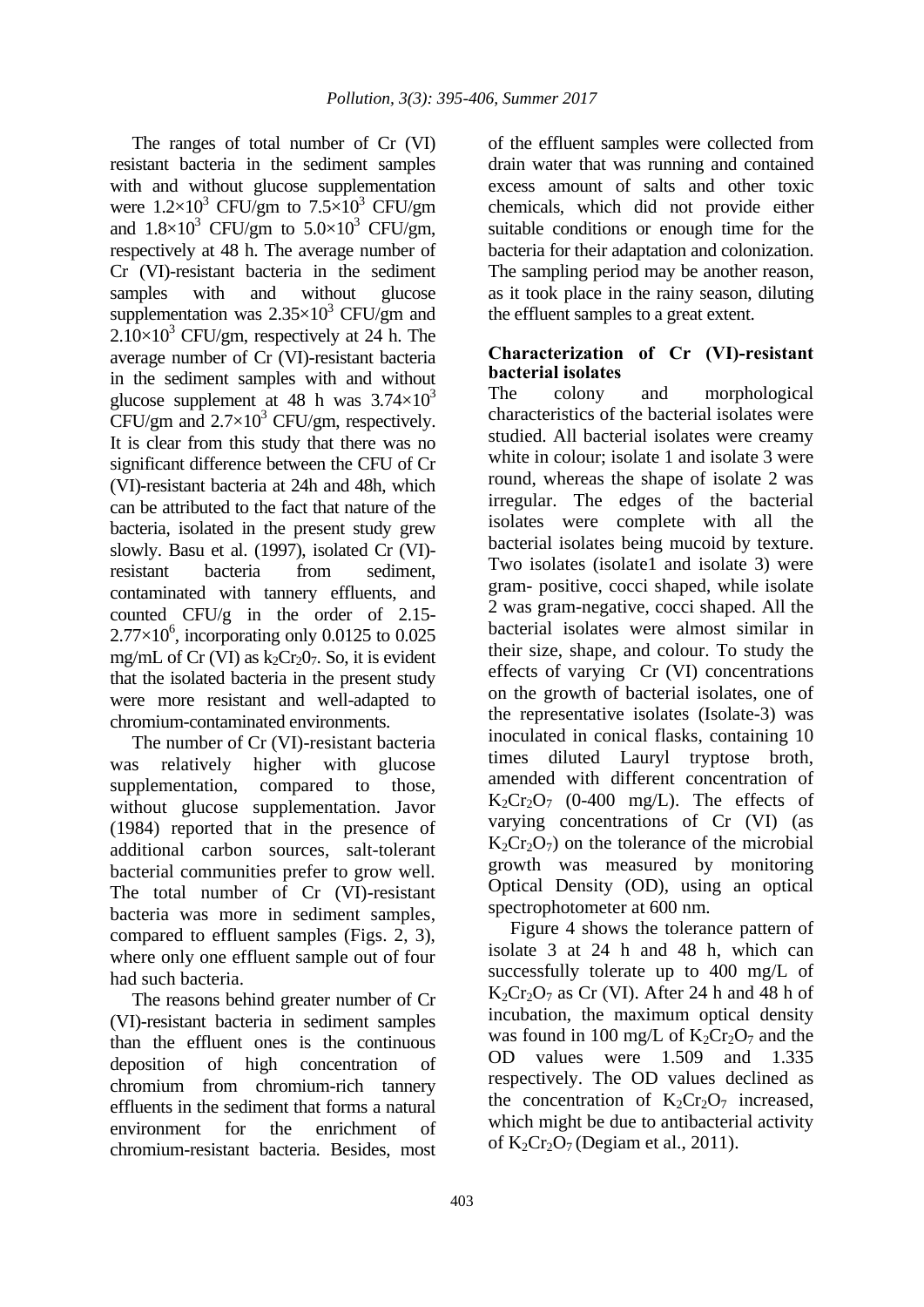

**Fig. 4. The effect of Cr (VI) as K2Cr2O<sup>7</sup> concentrations on the growth of bacterial Isolate (Bars indicate standard deviation of triplicate samples)**

The minimum growth was recorded at 400 mg/L of  $K_2Cr_2O_7$  with the values being 1.250 and 0.550 at 24 h and 48 h, respectively. In 2012, Mullick isolated two Cr (VI)-resistant bacteria, testing their growth rate and Cr removal capacity. Both of the bacteria were resistant from 170 to 270 mg/L of  $K_2Cr_2O_7$  as Cr(VI) and were able to remove up to 98% of chromium from submerged culture. So, it is evident that all the isolated bacteria in this study can be used for the removal of chromium from environments, contaminated with this metal. The predominance of Cr(VI) resistant bacteria was directly interrelated to the concentration of chromium in the contaminated sites. A continuous exposure to high concentrations of heavy metals provides an extremely selective stresses on the microbial community, which could in turn result in the occurrence of metal tolerant strains (Sundar & Chandrasekaran, 2010). In the present study, the mean concentration of chromium was 1943.646 mg/L and this high concentration may lead to the presence of Cr(VI)-resistant bacteria with high resistant capacity.

#### **CONCLUSIONS**

Tannery effluents of Hazaribagh area are extremely polluted with regards to water quality parameters and trace metallic constituents, especially chromium and lead, which were 3887 and 236 times higher than the standard permissible limits, prescribed by ISW-BDS-ECR (1997), respectively. The tannery effluents of Hazaribagh area should not be discharged into inland surface water and its surrounding environment without appropriate treatment. Bioremediation can be a cost-efficient and eco-responsive biotechnological tool for the treatment of composite tannery wastewater in Hazaribgh area, Dhaka, Bangladesh. Particularly, metallic pollution as indigenous bacteria can tolerate a wide range of metal [Cr (VI)] incorporation as well as a continuous exposure to high concentrations of metalcontaminated environments.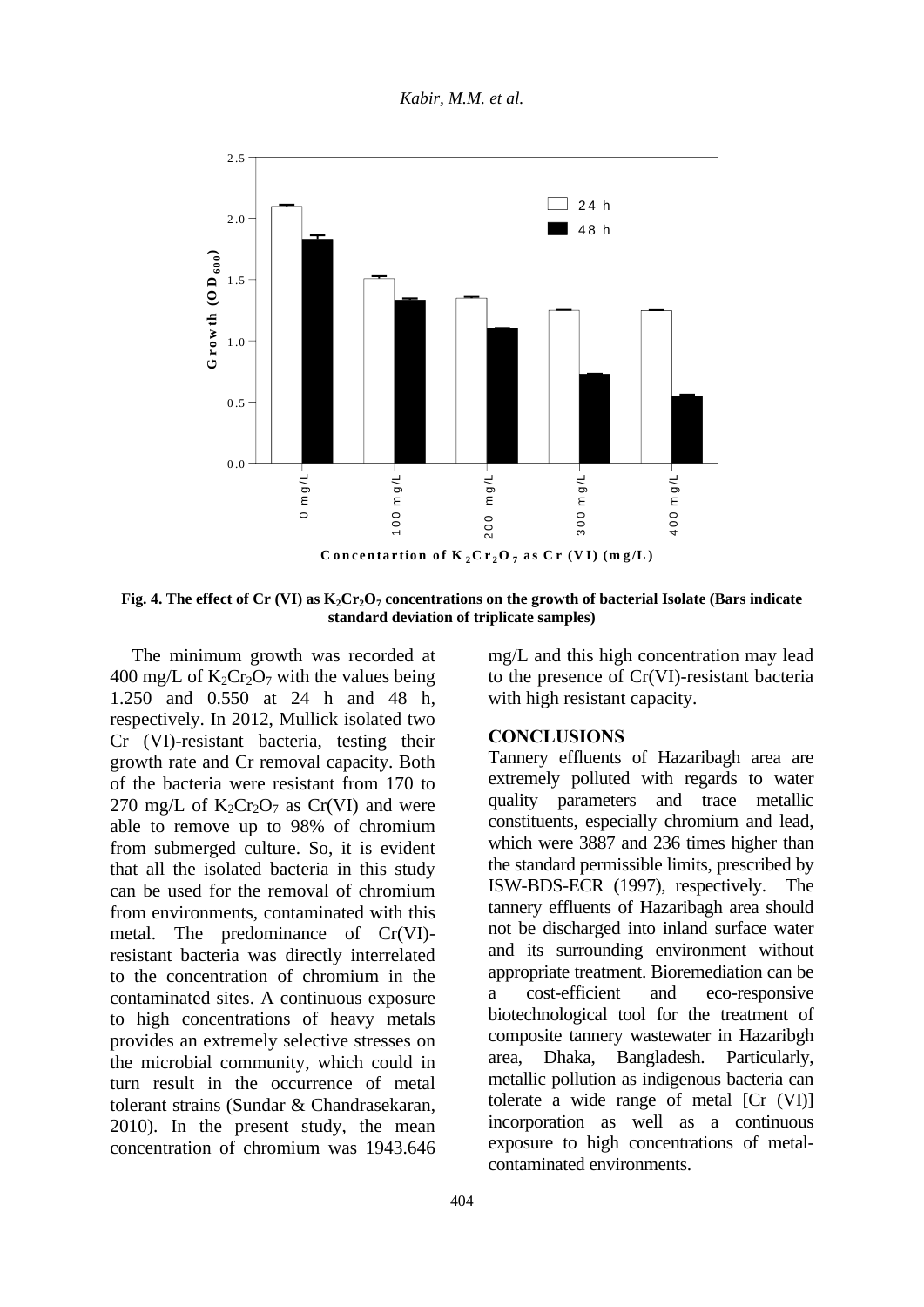#### **REFERENCES**

Ahluwalia, S.S. and Goyal, D. (2007). Microbial and plant derived biomass for removal of heavy metals from wastewater. Bioresour. Technol., 98 (12), 2243-2257.

Akan, J.C., Moses, E.A., Ogugbuaja, V.O. and Abah, J. (2007). Assessment of tannery industrial effluents from Kano metropolis, Kano state, Nigeria. J. Applied Sci., 7(19), 2788-2793.

APHA (1998). Standard methods for the examination of water and wastewater. 20th ed. American Public Health Association. Washinhton, D.C.

Baker, D.E. and Amacher, M.C. (1982). Nickel, copper, zinc and cadmium. In: Page, Miller, A.R, Keeney, D.R. (eds.) Methods of soil analysis, American Society of Agronomy; Madison, Wisconsin, USA, 323-336.

Banglapedia (2016). Hazaribagh thana. Available online at: http://en.banglapedia.org/index.php?title=Hazaribag h\_Thana (2016). Accessed on 21 September.

Basu, M., Bhattacharya, S. and Paul, A.K. (1997). Isolation and characterization of chromium-resistant bacteria from tannery effluents. Bull. Environ. Contam. Toxicol., 58, 535-542.

Benazir, J.F., Suganthi, R., Rajvel, D., Pooja, M.P. and Mathithumilan, B. (2010). Bioremediation of chromium in tannery effluent by microbial consortia. Afr. J. biotechnol., 9(21), 3140-3143.

Bernhardt, A. and Gysi, N. (2013). The world's worst 2013: The top ten toxic threats; Clean up, progress and ongoing challenges. New York, Zurich, 1-36.

Bosnic, M., Buljan J. and Daniels R.P. (2000). Pollutants in tannery effluents: International scenario on environmental regulations and compliance. United Nations Industrial Development Organization, Vienna, 1-51.

Buchanan, R.F. and Gibbons, N.F. (1994) Bergey's manual of determinative bacteriology, 9th ed., Williams and Wilkins Co., Baltimore, USA.

Chowdhury, M., Mostafa, M.G., Biswas, T.K., Mandal, A. and Saha, A.K. (2015). Characterization of the effluents from leather processing industries. Environ. Process., 2(5), 173-187.

Cooman, K., Gajardo, M., Nieto, J., Bornhardt, C. and Vidal, G. (2003). Tannery wastewater characterization and toxicity effects on Daphnia Spp. Environ. Toxicol., 18, 45-51.

Degiam, Z.D., Abd-Al adheem, H. and Abbas, F.N. (2011). Influence of some weak acids, weak bases and salts against some pathogenic microorganisms. Thi-Qar Med. J., 5(2), 93-99.

European Commission (EC) (2011). Method validation and quality control procedures for pesticide residues analysis in food and feed. pp. 1- 41. Available online at: http://www.eurlpesticides.eu/library/docs/allcrl/AqcGuidance\_Sanc o\_2011\_12495.pdf, Accessed on 6/2/ 2017.

Horitsu, H., Nishida, H., Kato, H. and Tomoyeda, M. (1978). Isolation of potassium chromatetolerant bacterium and chromate uptake by the bacterium. Agr. Boil. Chem., 42, 2037-2043.

ISW-BDS-ECR (1997). Inland surface water in Bangladesh. Ministry of Environment and Forest, Gazette notification 27, Aug.

Javor, B.J. (1984). Growth potential of halophilic bacteria isolated from solar salt environments: carbon sources and salt requirements. Appl. Environ. Microbiol., 48(2), 352-360.

Kidgell, J.T., Nys, R.D., Hu, Y., Paul, N.A. and Roberts, D.A. (2014). Bioremediation of a complex industrial effluent by biosorbents derived from freshwater macroalgae. Plos One, 9(6), e94706.

Mullick, U. (2012). Simultaneous removal of sulphate and chromium from tannery waste using microbes. M.Sc. Thesis Dessertations, National Institute of Technology, Rourkela-769008.

NEQS (2000). National environmental quality standards for municipal and liquid industrial effluents. Available online at: https://www.elaw.org/system/files/RevisedNEQS.p df (2016). Accessed on 16 June.

Priya, K.E. (2010). Biodegradation of tannery effluent using native fungus *Penicillium* sp. B.Sc Dissertation, University of Madras.

Rouf, M.A., Islam, M.S., Haq, M.Z., Ahmed, N. and Rabeya, T. (2013). Characterization of effluents of leather industries in Hazaribagh area of Dhaka city. Bangladesh J. Sci. Ind. Res., 48(3), 155-166.

Rusal, M.G., Faisal, I. and Khan, M.M.K. (2006). Environmental pollution generated from process industries in Bangladesh. Int. J. Environ. Pollut., 28(1-2), 144-161.

Sadeeshkumar, R., Saranraj, P. and Annadurai, D. (2012). Bioadsorption of the toxic heavy metal chromium by using *Pseudomonas putida.* Int. J. Pure Appl. Micrbiol., 2(4), 32-36.

Sass, B.M. and Rai, D. (1987). Solubility of amorphous chromium (III)- Iron (III) solid solutions. Inorg. Chem., 26, 2228-2232.